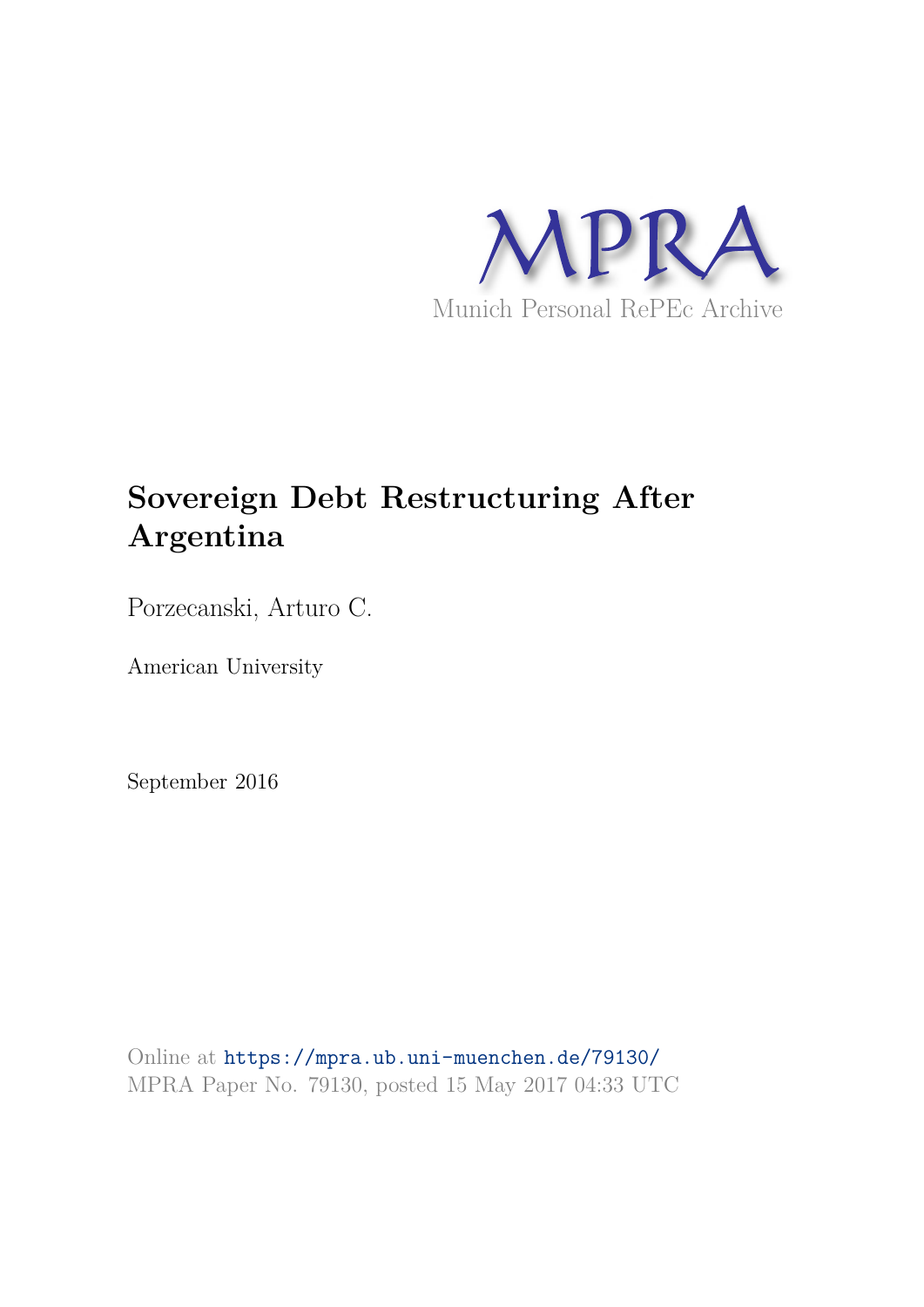# **Sovereign Debt Restructuring After Argentina**

## **Arturo C. Porzecanski**

Distinguished Economist in Residence and Director, International Economic Relations Program School of International Service American University 4400 Massachusetts Ave. NW Washington DC 20016

Author e-mail: aporzeca@american.edu

Author URL: http://www.american.edu/sis/faculty/aporzeca.cfm

### **Revised Version April 2017 Forthcoming 2017 in Development, DOI 10.1057/s41301-017-0067-z**

#### **ABSTRACT**

Sovereign debt restructurings may experience marginal changes as a result of recent modifications in contractual terms being incorporated into new bond issues, but for the most part they will likely resemble what has generally worked so well in recent decades to the satis- faction of most governments and private creditors. The statutory reforms that have been proposed to date are highly unlikely to gain traction for a variety of reasons, including the prospect that they would have been stymied when confronted with a rogue sovereign debtor such as Argentina.

**KEYWORDS**: Argentina, default, debt, sovereign, restructuring, statutory; contractual; collective action; pari passu; finance **JEL CODES**: E6, F3, F34, F51, F65, H63, K4, N26, Q15

© Copyright 2017 Arturo C. Porzecanski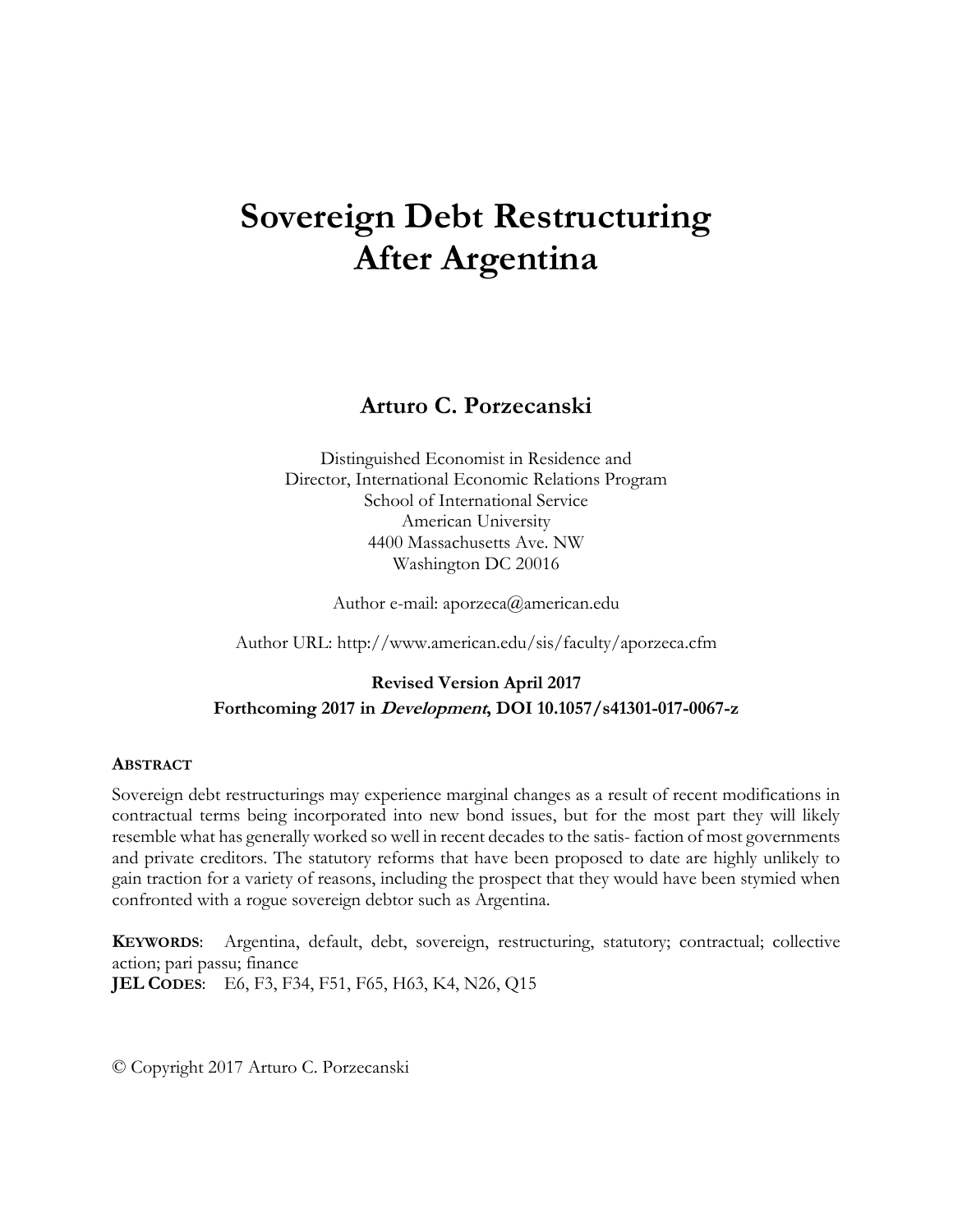## **INTRODUCTION**

During the late 1990s and early 2000s, a number of academic economists, legal scholars, and policy gurus focused their attention upon the alleged inefficiencies in international financial markets that supposedly had contributed to systemic financial crises in Southeast Asia, Russia, Brazil—and especially in Argentina, the locus of the world's largest default up to that point in time.

The scribblers argued that globalization had spawned increasingly diverse, diffuse, and unmanageable creditor and debtor communities that posed coordination and collective-action problems. No longer could a relatively small syndicate of commercial banks gather quickly in New York or London, spurred into action by urgent telephone calls from their supervisory authorities, to deal with whatever financial emergency had erupted in some distant corner of the world. As a result, governments that lost the confidence of their bank depositors, bondholders, or bank creditors, or fell victim to regional 'contagion' effects, were claimed to be unable to work out constructive solutions prior to a major currency, banking, or debt crisis.

After a crisis erupted, it was alleged, financial stability could only be restored through the extension of massive loan packages from the G-7 governments acting through the International Monetary Fund (IMF). Moreover, these financial rescues reportedly were generating moral hazard and other adverse systemic risks—particularly in situations where nations' debt sustainability was questionable. And when sovereign liabilities needed to be restructured or written down, the story went, the absence of an orderly sovereign bankruptcy mechanism meant that workouts were delayed, and their effectiveness was undermined, by 'free riders' and 'rogue' (holdout) creditors.

This focus on the alleged shortcomings of financial globalization, and the seeming repetition of currency, banking and/or sovereign debt crises, spawned various concrete proposals to reform the international financial architecture (Porzecanski 2005). The 'statutory approach' argued for the creation of a supranational bankruptcy authority that would adjudicate financial claims on troubled sovereigns in an expeditious manner, overriding contracts written in national jurisdictions. The 'contractual approach', on the other hand, called for the modification of boilerplate bond clauses especially under New York law—in ways that would facilitate communication among creditors and with the sovereign debtor, restrain disruptive litigation, and enable restructuring decisions by a qualified majority of creditors rather than by unanimous consent.

Initially, several academics urged, and the G-7 governments favoured, consideration of both approaches. However, this was generally resisted by both the financial industry and the largest sovereign issuers in the emerging markets. In the end, the government of Mexico and its bankers decided to issue a bond, in early 2003, subject to New York law but incorporating innovative 'collective action clauses' (CACs), in exchange for the U.S. Treasury embracing the contractual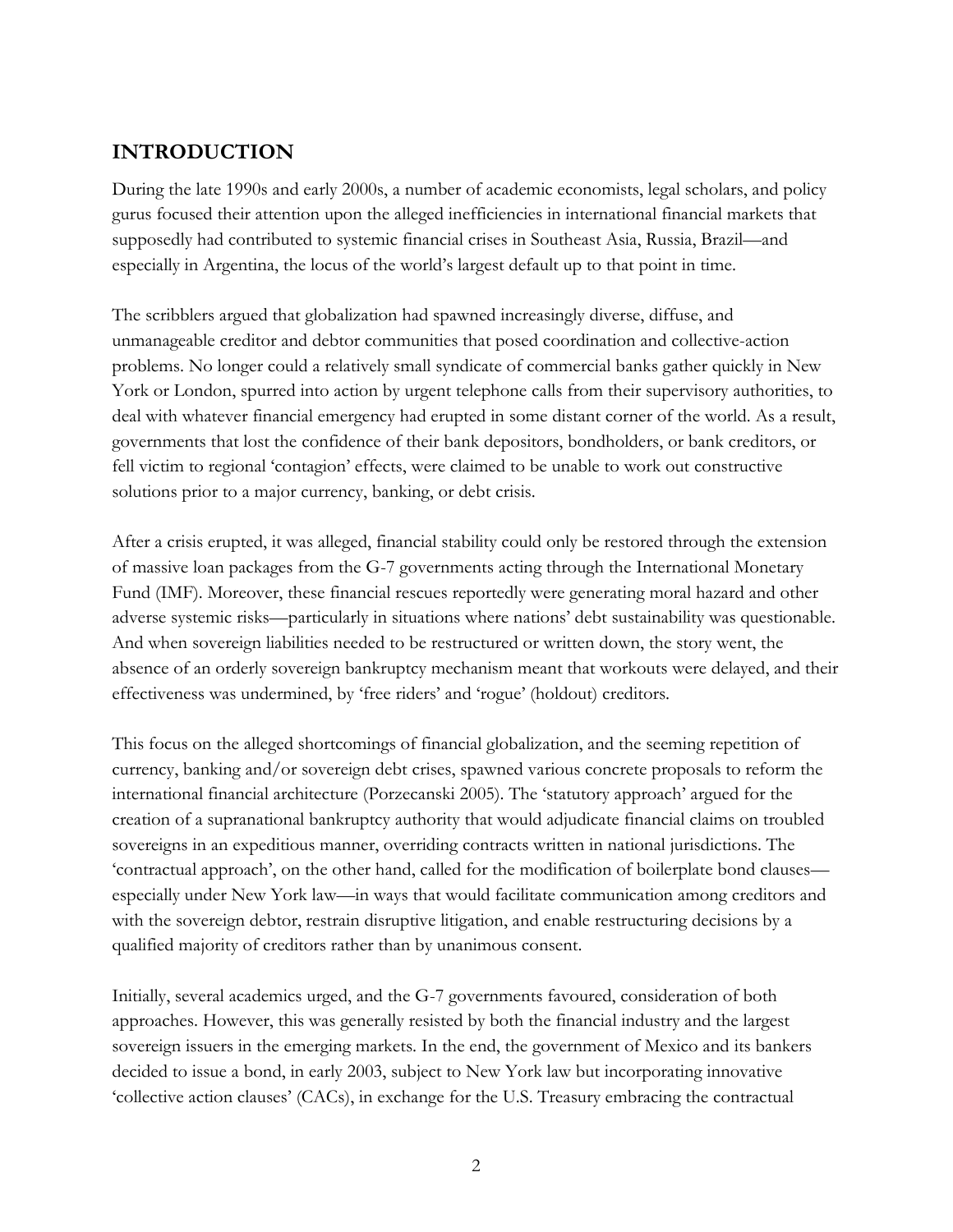approach to reforms (Taylor 2007: 111–32). The transaction was successful because investors did not demand a premium for the contractual innovation, and ever since then, most sovereign bond issues under U.S. law have incorporated the said clauses at no obvious additional cost (Bradley et al. 2010: 297, 320).

The impetus to continue to reform the rules and practices of international finance subsided for about a decade, until the Greek financial crisis erupted in 2010–12 and led to a massive official rescue underwritten by the European Union (EU) and the IMF—only to result in a record- breaking default more than twice the size of Argentina's a decade earlier. But it was not until long-simmering litigation against Argentina began to yield victories for holdout creditors in 2012–14 that the G-20 countries mobilized to introduce a further contractual reform.

The crisis in Greece engendered regrets in official and academic circles because the passage of time revealed that IMF and EU emergency lending had been utilized in part to finance the exit of private creditors in the two years ahead of the restructuring of government debt in March 2012 (IMF 2014: 12). Moreover, while the eventual restructuring of obligations in the hands of local and foreign private investors achieved a very high creditor participation rate of 97 percent, despite being preemptive and involving massive debt forgiveness, the IMF and mostly European policymakers and academics bemoaned the fact that it was not 100 percent comprehensive. The leakage of 3 percent was accounted by the fact that the owners of 19 of the 36 Greek government bonds subject to English law had not participated in the debt relief operation, because blocking majorities of holdout creditors had exercised their rights under those bonds' CACs to prevent any changes to their payment terms (IMF 2013: 28).

The saga of litigation against Argentina on the part of holdout creditors who refused to exchange their original bonds for new ones worth a fraction—bondholders who accounted for 7 percent of the government's bonded debt in default as of 2002—became a source of concern to the IMF and a variety of governments and academics once the holdouts finally scored important judicial victories. These included a June 2014 U.S. Supreme Court decision not to hear Argentina's appeal of lower federal court rulings which (a) had found Argentina in breach of a clause in its defaulted bonds—the so-called pari passu clause—pledging to treat all bondholders equally, and (b) had prohibited Argentina from making payments to creditors who had accepted new bonds unless it paid also holdout creditors what they were owed. The governments of Brazil, France, Mexico and the United States filed legal briefs before the U.S. Supreme Court, stating that these rulings would have a negative impact on the orderly and timely conduct of sovereign debt restructurings by encouraging more bondholders to resist going along with future sovereign debt restructuring. Several law firms, academics, policy groups, and international bodies like- wise expressed their opposition to the verdicts (IMF 2014: 7–13).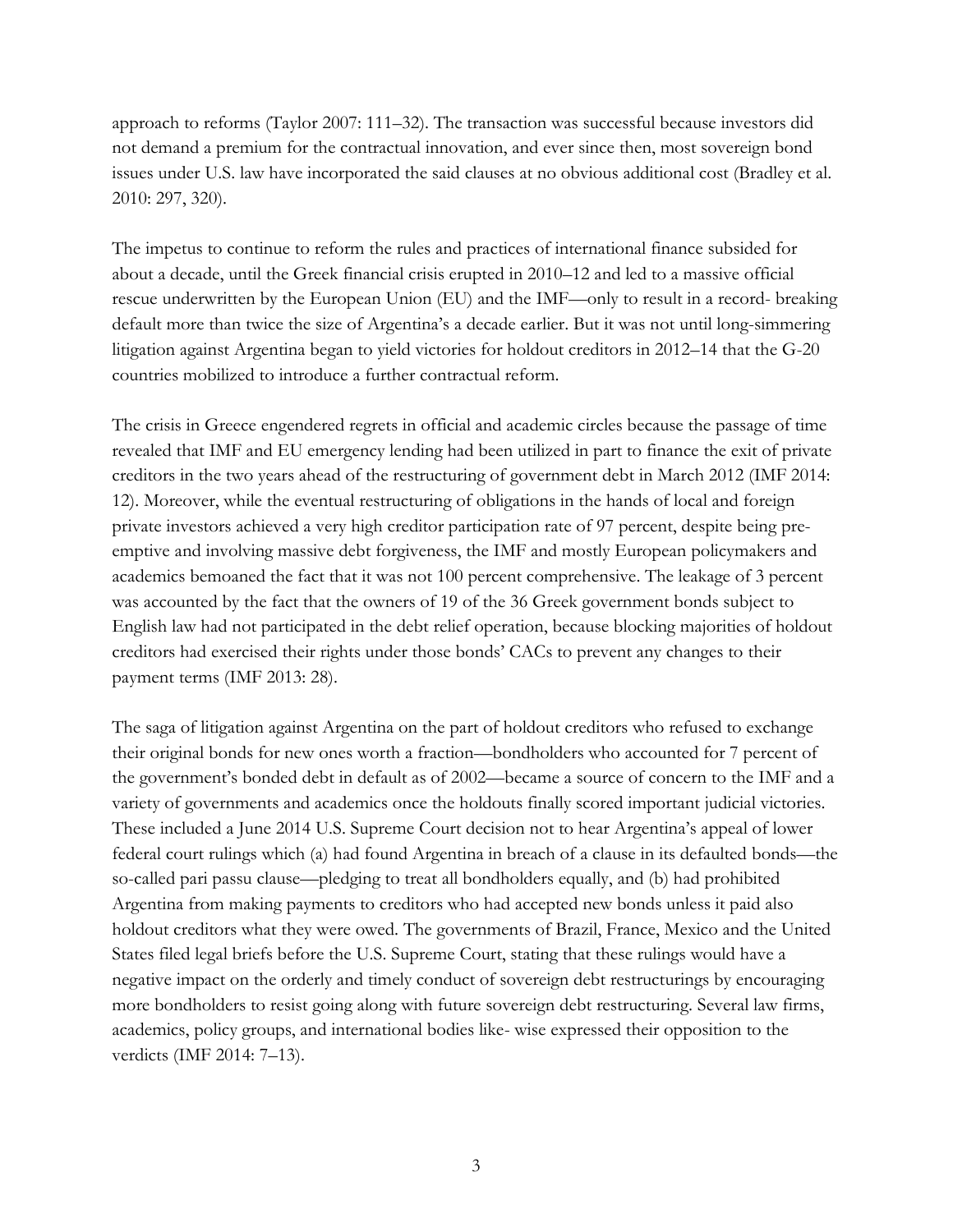## **THE CASE FOR STATUTORY AND CONTRACTUAL REFORMS**

The most outspoken critic of the existing international financial architecture has been Joseph Stiglitz, the hetero- dox economist who in numerous books, articles, opinion pieces and speeches has called for a comprehensive inter- national bankruptcy procedure to ensure the proper resolution of sovereign debt crises (Guzman and Stiglitz 2016a).<sup>1</sup> Stiglitz has gone beyond the confines of academia to flog his ideas, serving as an advisor to, and public advocate and expert witness for, then Presidents Néstor and Cristina Kirchner of Argentina in their quest to impose the punishing 2005 debt restructuring on holdouts who had court-validated rights to refuse any such cramdown (Johnson 2014). However, Stiglitz has been surprisingly short on concrete reform proposals, putting forth that 'there should be a global agreement that no country can surrender its sovereign immunity (even voluntarily)' to creditors, combined with the establishment of 'an oversight commission [made up of government representatives] with the mission of mediating and supervising the [debt] restructuring pro- cess' of sovereigns (Guzman and Stiglitz 2016a: 22).<sup>2</sup>

José Ocampo, Stiglitz's colleague at Columbia University, has been inspired by the disputesettlement process at the World Trade Organization (WTO), which follows three consecutive stages with clear deadlines: one of voluntary negotiations, a second of mediation, and a final of arbitration, if the former two fail. He has been advocating for a similar mechanism to be established for sovereign debt restructurings, possibly to be hosted by the IMF but independent of it, to ensure a process that would be efficient, impartial and speedy with a result that is binding on all parties involved (Ocampo 2016).

Jürgen Kaiser, of Jubilee Germany, has been advocating for a state insolvency process through international arbitration, an updated version of proposals which first circulated in the 1990s, because in his view both the sovereign debtor as well as good-faith creditors have the most to win through an impartially facilitated compromise.<sup>3</sup> He does not call for a new international organization, nor a

l <sup>1</sup> The current non-system does not achieve the described objectives of restructuring. Instead, it creates a host of inequities as well as inefficiencies. It overpenalizes debtors in distress, causing delays in the recognition of the problems. It leads to the 'too little, too late' syndrome. In some cases, there is too much lending—and too much suffering later on; in other cases, there may be too little lending. Moreover, the legal frameworks permit a situation in which a few specialized agents (the vulture funds) can block the finalization of a restructuring, imposing large costs on the debtor and on other creditors' (Guzman and Stiglitz 2016a: 10).

<sup>&</sup>lt;sup>2</sup> The commission would not rule over different alternatives. Instead, the sovereign would finalize the process with a final proposal and the commission would produce statements about the reasonability of the process and the final proposal. This approach would serve to legitimate the restructuring or, alternatively, to legitimate positions that speak of illegitimate restructurings.' (Guzman and Stiglitz 2016a: 22).

<sup>3</sup> In the mid-1990s, Barry Eichengreen and Richard Portes had called for the establishment of an independent agency that 'could provide mediation and conciliation services in negotiations between the debtor and creditors and, if desired by the parties themselves, binding arbitration' (Eichengreen and Portes 1995: 43), but the earliest proposal for an ad-hoc debt arbitration process was put forth by the Austrian economist Kunibert Raffer in the late 1980s (Raffer 1990). With some of its features further developed, this concept was later on adopted by NGOs campaigning for debt relief as part of the Jubilee 2000 Campaign, and is nowadays referred to as the Fair and Transparent Arbitration Process (Fritz and Hersel 2002).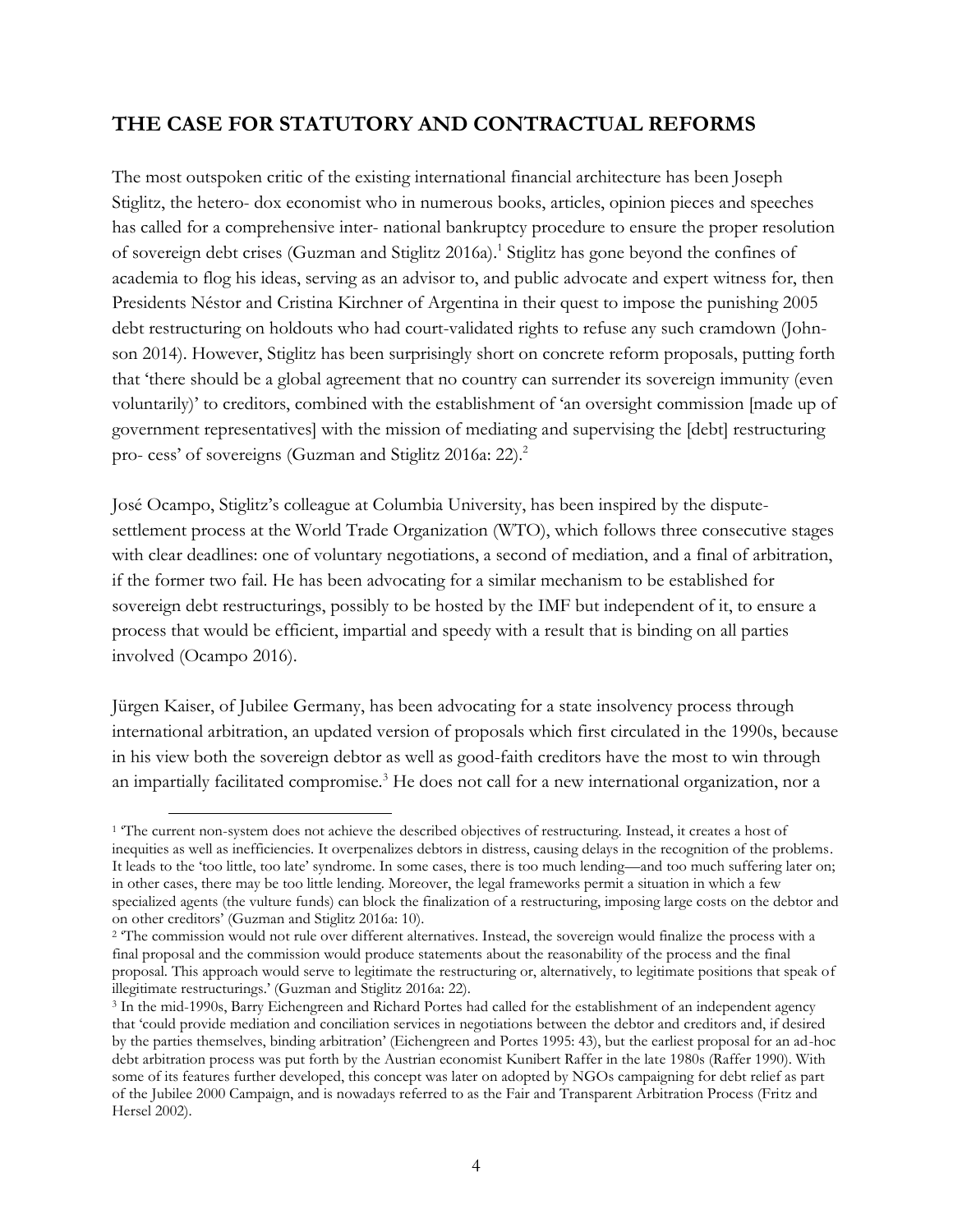costly bureaucracy, but rather for a liaison office to arrange for ad hoc mediation, conciliation and arbitration services, with panels nominated freely by the parties based on a mutual agreement, whenever sovereigns are looking for a comprehensive solution to their looming or acute sovereign debt problems (Kaiser 2016).

As of early 2017, none of these statutory reforms or any others had gained traction, whereas certain draft contractual reforms had earned strong support in G-20 official circles, were adopted by law in Europe, and have been incorporated by a number of sovereign debtors and accepted by bondholders elsewhere. The first reform involves the introduction of so-called 'super-CACs' containing aggregation provisions. Their purpose is to limit the ability of holdout creditors to impede restructurings acceptable to a supermajority of creditors, because whereas voting under existing CACs is to be carried out by holders of one bond series at a time, the new clauses contemplate aggregated, simultaneous voting across all debt instruments subject to a restructuring with binding effect on all bond series.

In the wake of growing concern that the Greek restructuring of March 2012 would encourage more holdouts in the future, the European Council decided, and the treaty establishing the European Stability Mechanism enshrined, that as of the start of 2013 a new aggregation clause would be mandatorily included in all new euro-area government securities with a maturity greater than one year.<sup>4</sup> In August 2014, following an extensive consultative process with financial intermediaries, the International Capital Market Association (ICMA) published suggested wording for aggregation CACs to be utilized by sovereign issuers around the world, and these clauses have since come into use with Mexico once again taking the lead (Makoff and Kahn 2015; Gelpern et al. 2016).<sup>5</sup> During the period from 1 October 2014 to 31 October 2016, there were 228 international sovereign bond placements, for a total nominal principal amount of approximately US\$ 262 billion (excluding Eurozone issues). And, out of these, 154 bonds, issued by 49 different sovereigns representing about 74 percent of the nominal principal amount of total issuance, included the super-CACs (IMF 2016: 3).

The second reform involved the introduction of a model pari passu clause, responding to concerns about the implications of the Argentina litigation for future bonds, as voiced by the IMF and G-20 governments (IMF 2016: 2–3). The proposed language was likewise first published by ICMA in August 2014, intending to mitigate the risk that other courts would read into the clause the interpretation given by the U.S. courts in the case of Argentina's clause. It explicitly states that while

5 In order to accommodate stylistic differences between legal markets, ICMA published in May 2015 two different versions of the model clauses, one for English-law bonds and another for New York-law bonds, see www.icmagroup.org/assets/documents/ Resources/ICMA-Standard-CACs-Pari-Passu-and-Creditor-Engagement-Provisions—May-2015.pdf, accessed 23 March 2017.

 $\overline{a}$ 

<sup>4</sup> Bonds issued by euro-area sovereigns are required to include a CAC that allows for either a series-by-series or a twolimb aggregated voting procedure. The latter enables differential treatment among creditors. For additional background and details, see Hofmann (2014).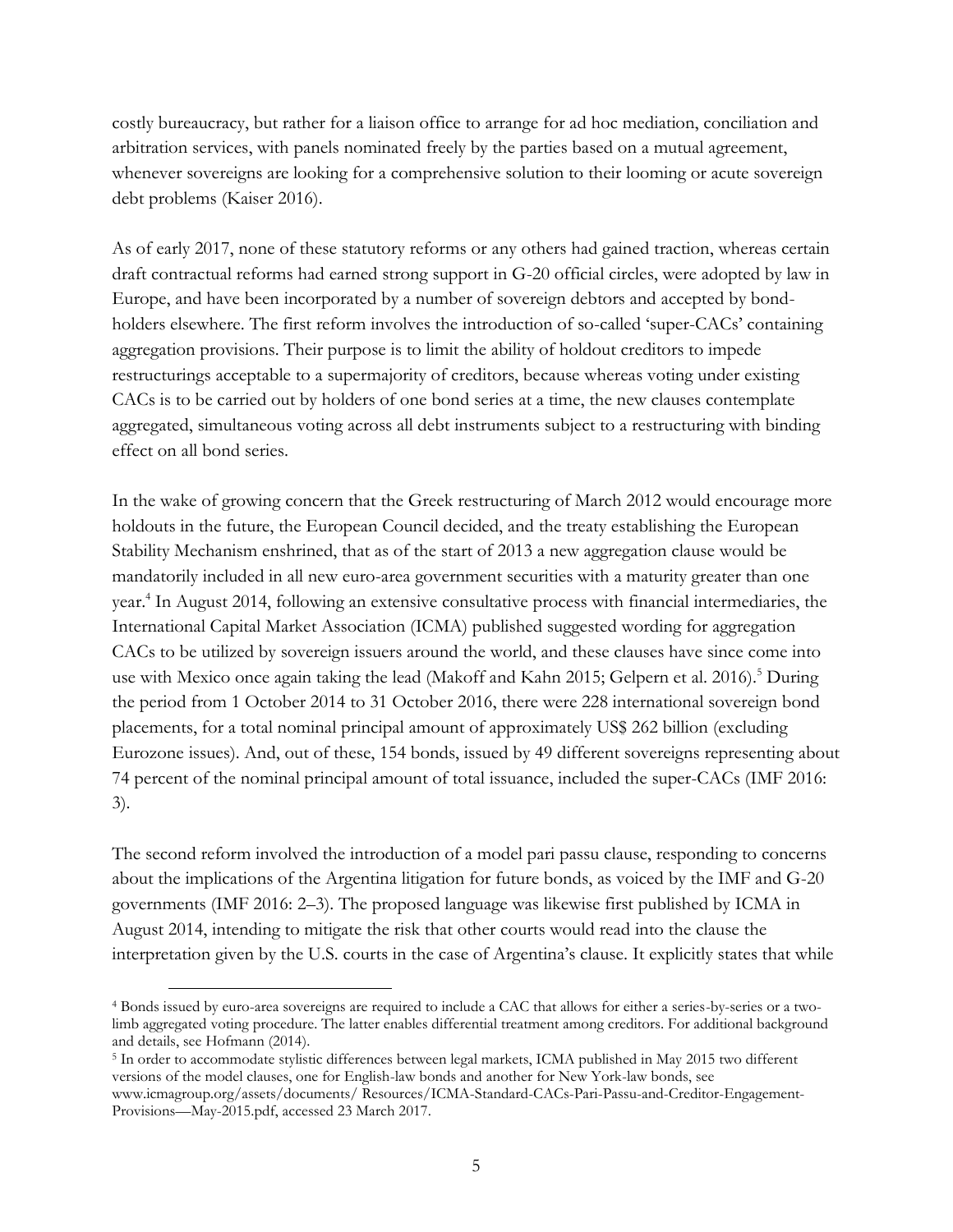a debt will rank pari passu with all other unsecured debt of the issuer, there is no implied requirement that the issuer must pay its debts at the same time (technically, on an equal or ratable basis).<sup>6</sup> The model pari passu clause has been adopted in tandem with the super-CACs by most sovereigns issuing new debt between 1 October 2014 and 31 October 2016 (IMF 2016: 5).

### **THE CASE AGAINST STATUTORY REFORMS**

It would appear that those who have been advocating for statutory reforms of the international financial architecture are not persuaded that the latest round of contractual reforms is sufficient to remedy whatever deficiencies they perceive. Stiglitz, for instance, recently wrote about Argentina's settlement with its holdout creditors:

This resolution will carry a high price for the inter- national financial system, encouraging other funds to hold out and making debt restructuring virtually impossible (Guzman and Stiglitz 2016b)

His colleague Ocampo, for his part, had previously written:

l

The most important effect of the U.S. rulings, how- ever, is that they discourage any future voluntary debt renegotiation, for obvious reasons: if investors know they have a chance to claim full payment through the courts, why would they take part in any restructuring? (Ocampo 2014)

It is not hard to disagree with these pessimistic assessments for several reasons. First, the record shows that most sovereign debt restructurings have been handled expeditiously despite the absence of a world sovereign bankruptcy regime. Neither the threat nor the act of litigation, nor isolated instances of 'rogue creditor' behaviour, have thwarted the debt restructurings that have needed to be accomplished.

According to a Moody's analysis of 34 sovereign bond restructurings from 2008 through early 2013, the evidence shows that negotiations between sovereigns and their private creditors have proceeded fairly quickly, such that on average debt restructurings were completed within seven months after the start of negotiations.<sup>7</sup> In only two cases have holdout creditors represented more than ten percent of the value of outstanding bonds, and in just one of those instances—that of Argentina did the holdouts engage in persistent litigation (Duggar 2013). This is the case because most

<sup>6</sup> ICMA (2014); see also the prior note and citation for the May 2015 version of the provision as tailored for sovereign bonds governed by New York law.

<sup>7</sup> This average would be considerably shorter if the sample were to exclude the longest delays, which had to do with unique restructuring strategies and the parallel restructuring of official sector and commercial loan debt simultaneously with the restructuring of the bond instruments (Duggar 2013).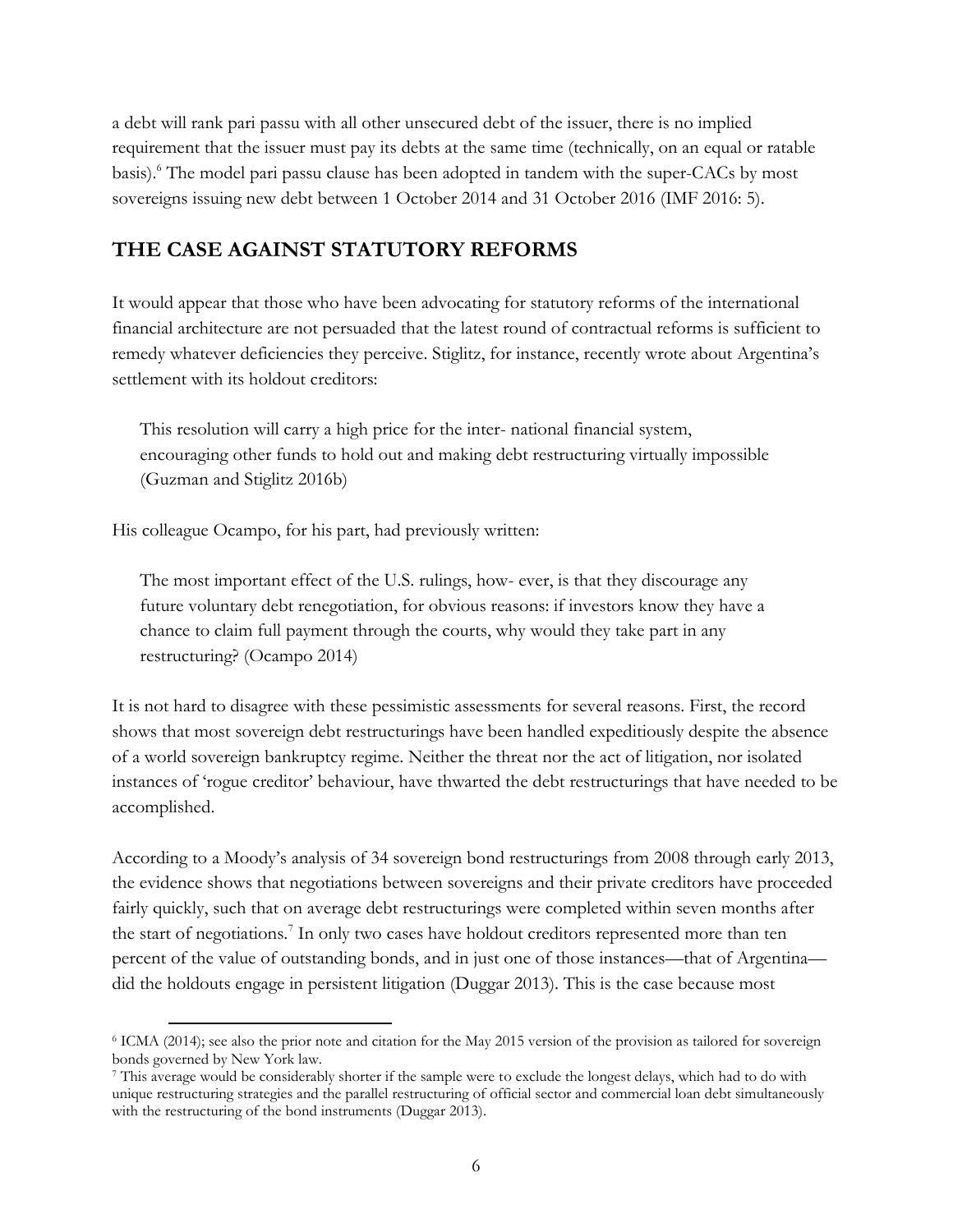sovereigns have made reasonable debt relief demands from their creditors and have pursued goodfaith negotiations—whereas Argentina did neither. In fact, the unilateral, coercive and aggressive mode with which the authorities in that country went about managing, defaulting and restructuring their debt obligations stands out in a comprehensive academic study of the nature of past sovereign debt disputes:

The well-known case of Argentina from 2001 to 2005 displays an exceptional degree of coerciveness, as the government officially declares a default, sticks to the proclaimed moratorium by stopping all payments to its bondholders for four years, freezes foreign assets, and rejects any meaningful negotiations (Enderlein et al. 2012: 261).

Second, by now most international sovereign bonds include the first-generation CACs binding investors in any one debt instrument to the decisions of a supermajority, and as mentioned above, the bulk of new bonds issued since late 2014 include the super-CACs. Indeed, whereas at the end of 2002 a mere one-third of international sovereign bonds featured CACs, by late 2016 that proportion had risen to almost 80 percent (IMF 2016: 7). While the first- generation CACs do not eliminate the holdout problem witnessed during the Greek debt restructuring of 2012, which was a minor one involving creditors obtaining blocking position in particular bond series, they would have minimized Argentina's significant holdout problem if they had figured in that country's obligations. However, because Argentina's default in late 2001 involved mostly bonds issued during the 1990s, very few of them included CACs and the bulk required the unanimous consent of their owners for any amendments to their payment terms—the feature which attracted, and then empowered, holdouts (Duggar 2014).

Third, sovereigns are free to repurchase whichever bonds they regard as potentially problematic for instance because they do not feature first- or second-generation CACs—while issuing new ones with whatever promissory language they are prepared to honour. The fact that no sovereign issuer is known to have engaged in such a liability-management operation to accelerate the incorporation of the enhanced contractual provisions (IMF 2016: 7) suggests that most sovereigns do not contemplate ever managing, defaulting on, and restructuring their debt obligations in the same unilateral, coercive, aggressive and ultimately self-defeating manner as Argentina did.

Fourth, pari passu language is usually not as holdout- friendly as was the one in Argentina's indentures from the 1990s at the heart of the country's default. Pari passu clauses are a standard feature of sovereign bond contracts, but there are three major formulations, the most common of which appears in the majority of sovereign bonds issued over the past two decades, and in almost all bonds issued earlier—and it is not suitable for Argentina-style litigation (Duggar 2014: 2).<sup>8</sup>

 $\overline{a}$ 8 The pari passu clause in the old Argentine bonds reads as follows: '[t]he Securities will constitute… direct, unconditional, unsecured and unsubordinated obligations of the Republic and shall at all time rank pari passu without any preference among themselves. The payment obligations of the Republic under the Securities shall at all times rank at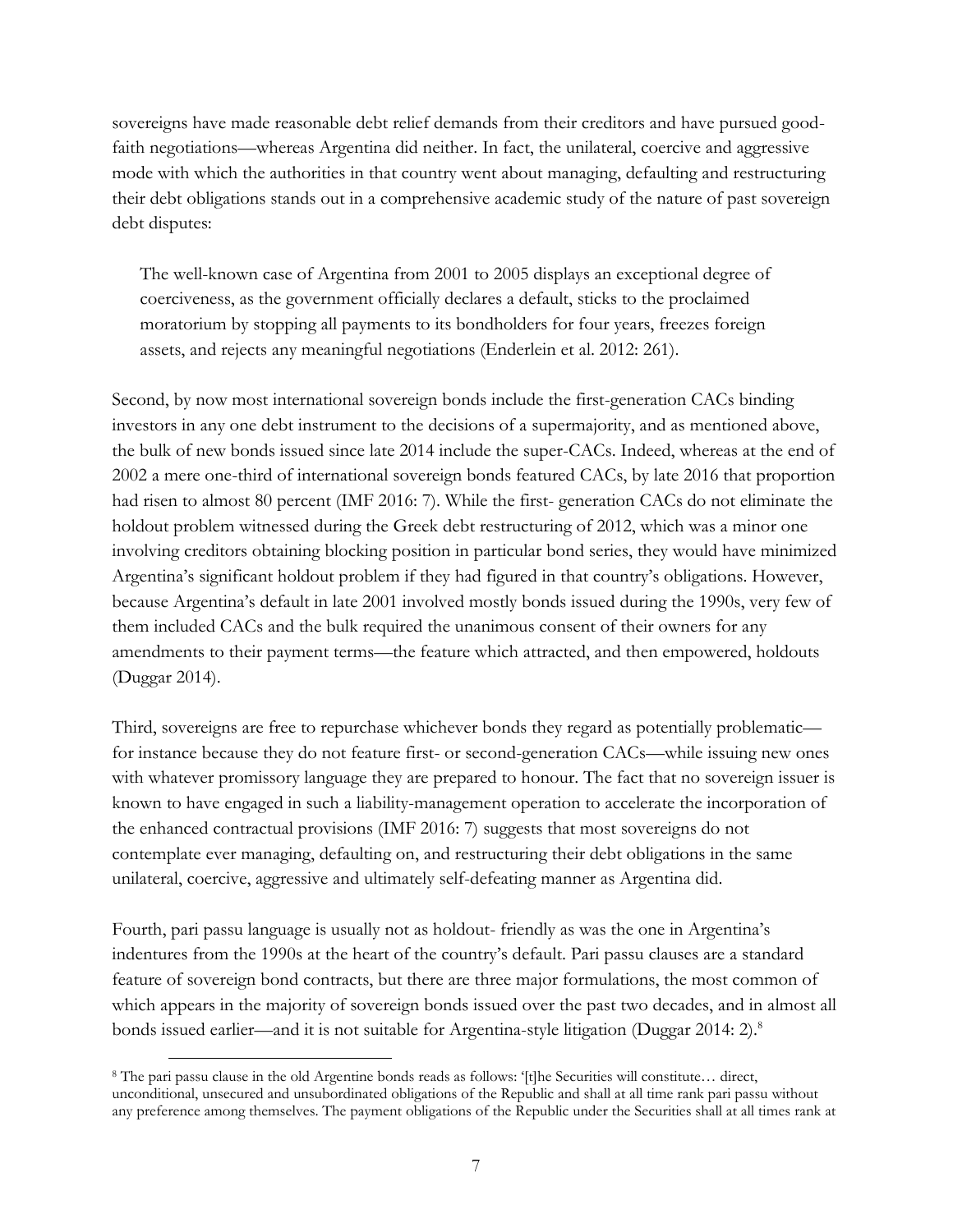Moreover, there already is one case where a holdout creditor tried but failed to use the ruling in the Argentina case as a suitable precedent. The Export–Import Bank of the Republic of China (Taiwan) chose not to participate in the restructuring of Grenada's debt in 2005, and in March 2013 the bank filed a lawsuit against Grenada based on the pari passu violation argument used against Argentina. However, in August 2013, the federal district court in New York ruled that the Argentina decision was limited to Argentina's unique set of circumstances and did not apply to Grenada's (Alfaro 2015:  $70 - 71$ ).

Fifth, the threat of holdout creditors actually has been a force mainly for good in the international financial land- scape. Sovereign distressed-debt investors have been characterized as disruptive to the restructuring process and unfair to the creditors that participate in restructurings. However, just like distressed-debt investors can expedite business reorganizations and protect going-concern enterprise values in the private sector (Goldschmid 2005), 'vulture investors' can and often do play a salutary role in the sovereign debt context by advancing creditor rights (Fisch and Gentile 2004: 1097–1101).

Unlike many risk- and confrontation-averse institutional and retail investors, opportunistic investors are more likely to challenge aggressive sovereigns and motivate them to make a better offer than they would otherwise make to the meeker creditors. In the case of Argentina, tens of thousands of elderly retail investors benefited from the litigation spearheaded by the distressed-debt investors (Mander 2016)—and hundreds of thousands more would have benefited if the wheels of justice had only turned faster. Holdout litigation can also serve as a potential check on opportunistic defaults by sovereign debtors, and it was sorely missing in the blatant case of Ecuador in 2008–09 (Porzecanski 2010). It boggles the mind that so much of the academic and policymaking literature has ignored the realistic possibility that rogue sovereign debtors like Argentina, rather than holdout private creditors, are the ones that pose the greater threat to the integrity and efficiency of the international financial architecture (Porzecanski 2005: 331).

Sixth, Argentina's behaviour during 2002–2015 demonstrates why none of the proposed statutory reforms would work in the case of a similarly recalcitrant, dishonourable sovereign debtor. If governments around the globe were to agree not to surrender their sovereign immunity voluntarily when accessing the leading financial markets, as Stiglitz has proposed, then uncreditworthy sovereigns like Argentina would never be able to raise funding outside their own borders. Argentina sold the then largest-ever amount of bonds placed abroad by any emerging-market economy after

l

least equally with all its other present and future unsecured and unsubordinated External Indebtedness…' (Duggar 2014: 2). The U.S. federal courts interpreted it as requiring equal ranking of payment obligations under the relevant debts, and they prevented Argentina from making payments to the restructured bondholders without first making a 'ratable payment' to the holdout creditors (IMF 2014: 37–44).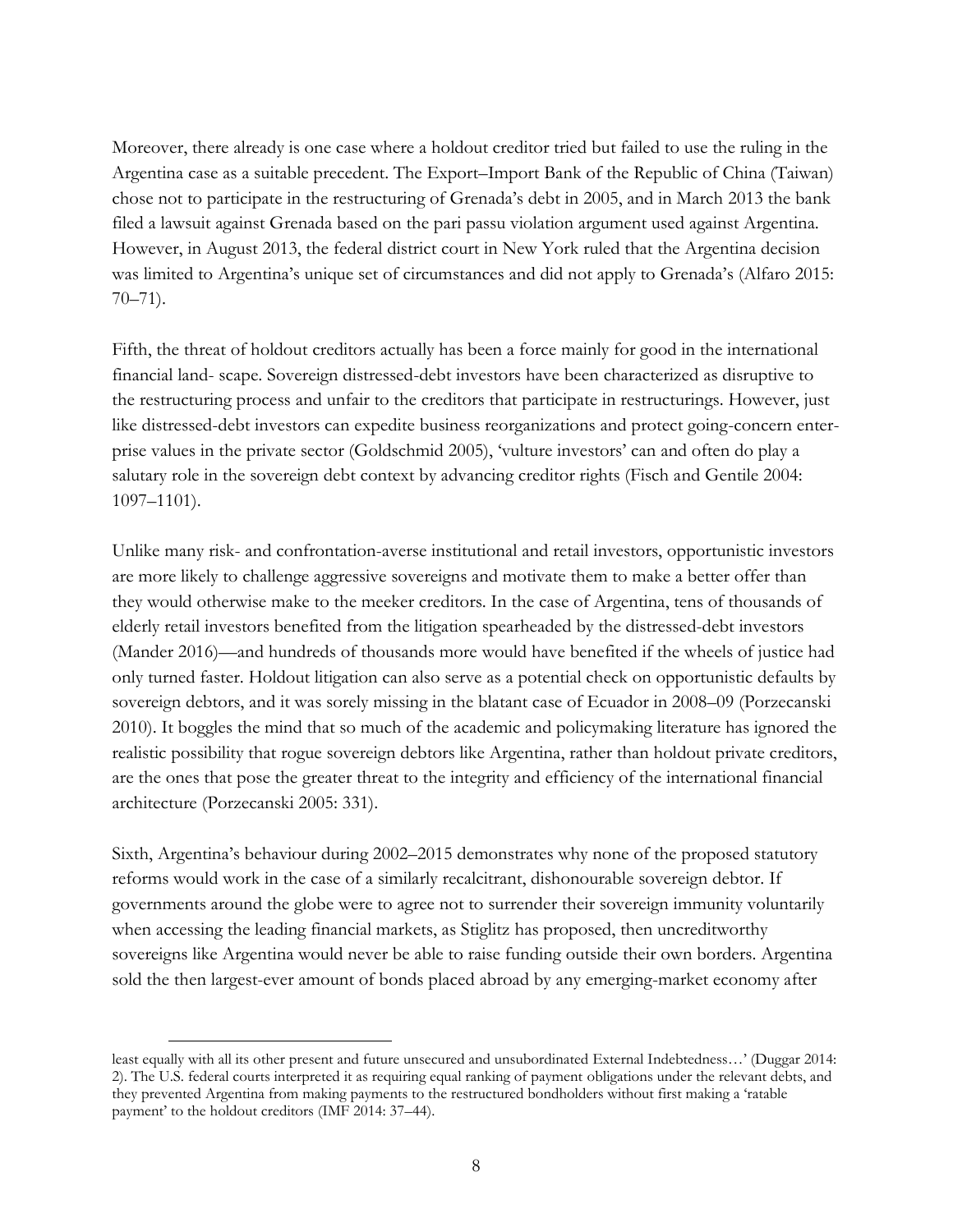making up with its creditors (Platt and Moore 2016)— but only after surrendering its sovereign immunity irrevocably, as it had always done prior to the 2001 default.

And if there were to be an oversight commission made up of government representatives with the mission of mediating and supervising the debt restructuring process of sovereigns, then Argentina would not have accomplished a restructuring when it wanted it, because in 2002 the country was barely on speaking terms with the official international community. In fact, Argentina at the time also defaulted to its official bilateral creditors (namely, the world's export-credit and foreign-aid agencies)—and it remained in default to them for over a dozen years (Mander 2014). It is hard to conceive that the country would have turned to a group of foreign government officials for mediation and supervision in the early 2000s, when it was in such a confrontational mood.

In terms of a dispute-settlement process for sovereign debtors akin to that for trade disputes at the WTO, that would not have worked well, either. During the past two decades, Argentina has been the target of more trade complaints triggering dispute-settlement procedures than any country in Latin America—more than any other developing country except for China and India, in fact (WTO 2015). In recent years, Argentina went through a heated WTO dispute-settlement process because of the stringent import restrictions that it imposed after 2010. The country was found guilty of breaking the WTO rules in 2014 and again (after an appeal) in 2015. It subsequently pledged to remove the restrictions by end-2015, but as of mid-2016, even the new government in Buenos Aires had yet to abolish all the import controls that it was supposed to remove (Baker and McKenzie 2015; WTO 2016). This track record does not inspire confidence that any WTO- like, debtresolution mechanism would have met Argentina's approval in the early 2000s unless it had validated the country's aggressive debt-relief objectives.

As concerns the applicability of a state insolvency process through international arbitration, the fact is that since 2001 Argentina has likewise been the target of numerous claims filed with tribunals under the International Centre for Settlement of Investment Disputes (ICSID), the United Nations Commission on International Trade Law (UNCITRAL), and the International Chamber of Commerce (ICC)—the most ever against a country party to those conventions. Argentina dragged all the cases out for as many years as possible through endless challenges and appeals, and whenever it lost arbitrations definitively, it either did not pay the resulting awards or it paid them in part after long delays (Cancel 2013; Porzecanski 2016). In this regard, Argentina's rogue behaviour in connection with arbitration proceedings was consistent with its refusal to obey and pay foreign court judgments, and it is highly suggestive of the lack of efficacy that an arbitral vehicle for state insolvency matters would have had in Argentina's case.

Finally, advocacy for statutory reforms is pointless because there has not been a willingness on the part of most governments and most private creditors to depart from the current financial architecture. Governments are evidently unwilling to cede their sovereignty when it comes to such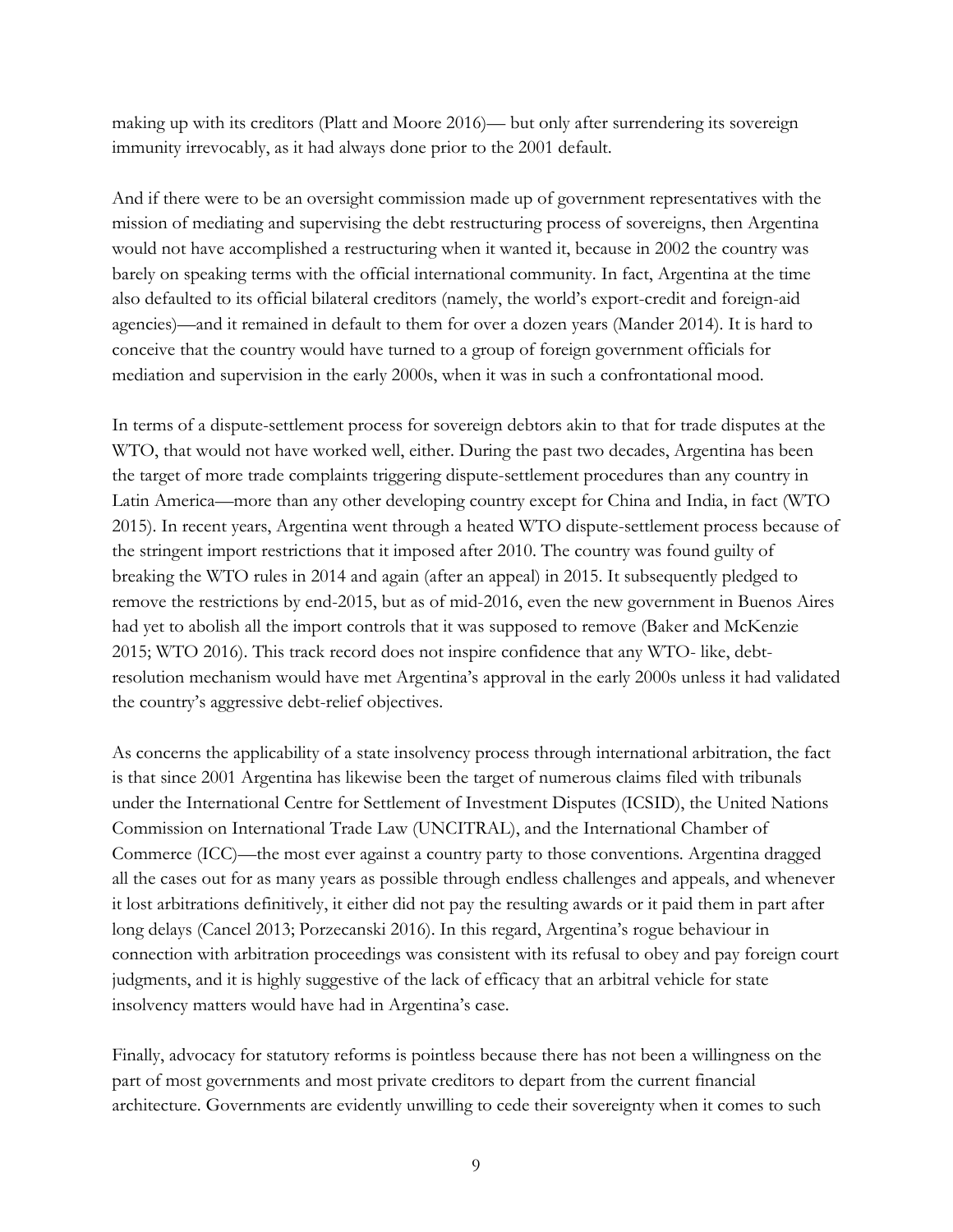important matters as their creditworthiness and capacity to respond quickly to any economic or financial emergency they may confront. And bond investors and commercial lenders are likewise unwilling to cede their creditor rights to a mediation, conciliation, or arbitration process without the inclination and enforcement powers to confront way- ward governments—especially now that the U.S. judiciary proved able to checkmate an insubordinate sovereign such as Argentina.

In sum, sovereign debt restructurings may experience marginal changes as a result of recent modifications in contractual terms being incorporated into new bond issues, but for the most part they will likely resemble what has generally worked so well in recent decades to the satis- faction of most governments and most private creditors. The statutory reforms that have been proposed to date are highly unlikely to gain traction for a variety of reasons, including the prospect that they would have been stymied if they had been in place and were confronted with a rogue sovereign debtor such as Argentina.

## **REFERENCES**

Alfaro, Laura. 2015. Sovereign debt restructuring: Evaluating the impact of the Argentina ruling. Harvard Business Law Review 5 (1): 47–71.

Baker & McKenzie. 2015. Argentina replaces DJAIs with import monitoring system. http://www.internationaltradecomplianceup date.com/2015/12/22/argentina-replaces-djais-withimport-moni toring-system/. Accessed 23 March 2017.

Bradley, Michael, James D. Cox, and Mitu Gulati. 2010. The market reaction to legal shocks and their antidotes: Lessons from the sovereign debt market. Journal of Legal Studies 39 (1): 289–324.

Cancel, Daniel. 2013. Argentina settles \$677 million arbitration case with bonds. Bloomberg News, 18 October.

Duggar, Elena. 2013. The role of holdout creditors and CACs in sovereign debt restructurings. New York: Moody's Investors Service.

Duggar, Elena. 2014. Impact of court ruling on Argentina's debt on future sovereign debt restructurings is likely limited. New York: Moody's Investors Service.

Eichengreen, Barry, and Richard Portes (eds.). 1995. Crisis? What crisis? Orderly workouts for sovereign debtors. London: Centre for Economic Policy Research.

Enderlein, Henrik, Christoph Trebesch, and Laura von Daniels. 2012.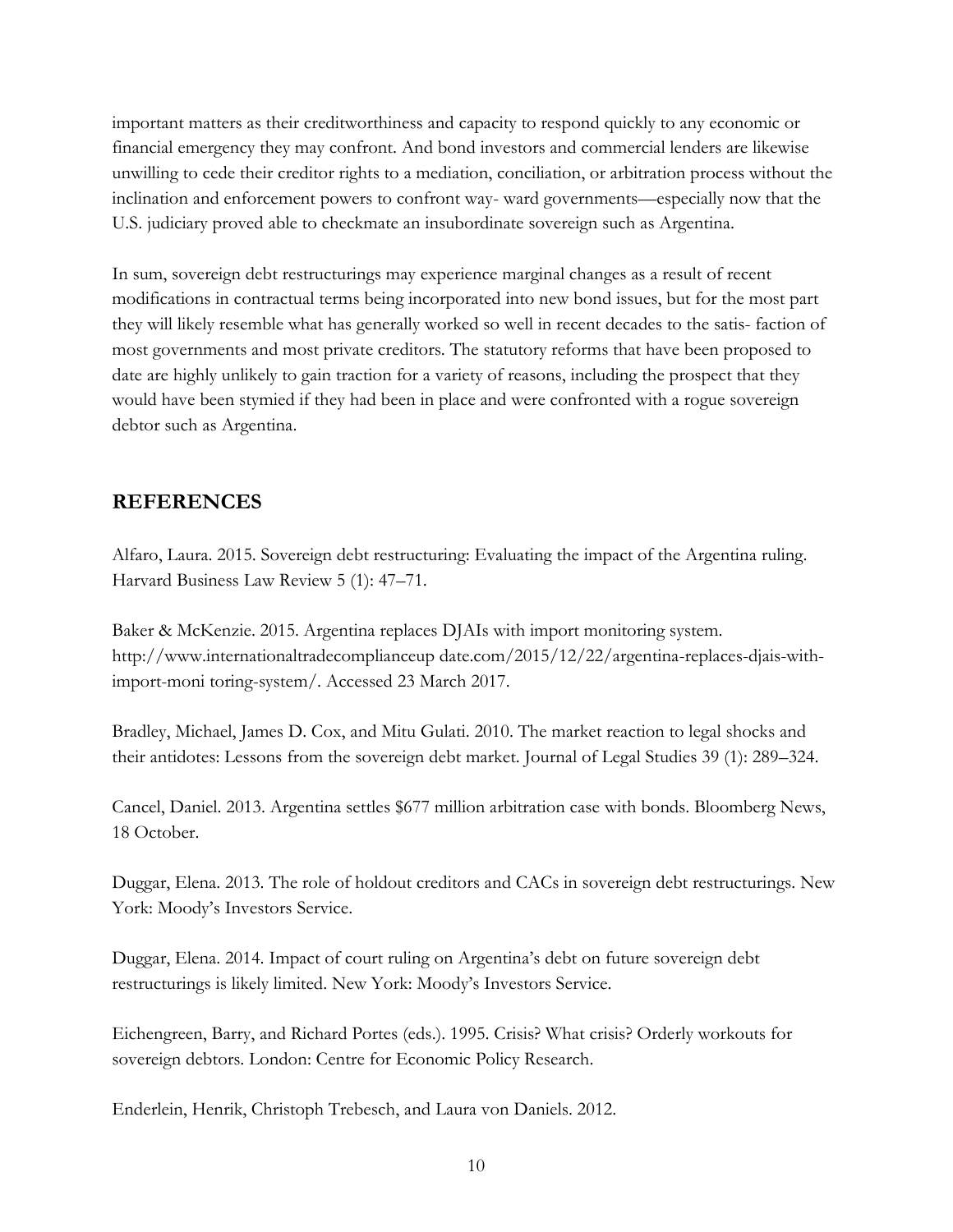Sovereign debt disputes: A database on government coerciveness during debt crises. Journal of International Money and Finance 31 (2): 250–266.

Fisch, Jill E., and Caroline M. Gentile. 2004. Vultures or vanguards: The role of litigation in sovereign debt restructuring. Emory Law Journal 53 (Special Ed.): 1043–1113.

Fritz, Thomas, and Philipp Hersel. 2002. Fair and transparent arbitration process: A new road to resolve debt crises. Berlin: Discussion Paper FDCL-Verlag.

Gelpern, Anna, Ben Heller, and Brad Setser. 2016. Count the limbs: Designing robust aggregation clauses in sovereign bonds. In Too little, too late: The quest to resolve sovereign debt crises, ed. Martin Guzman, José A. Ocampo, and Joseph E. Stiglitz. New York: Columbia.

Goldschmid, Paul M. 2005. More phoenix than vulture: The case for distressed investor presence in the bankruptcy reorganization process. Columbia Business Law Review 2005 (1): 191–274.

Guzman, Martin, and Joseph E. Stiglitz. 2016a. Creating a framework for sovereign debt restructuring that works. In Too little, too late: The quest to resolve sovereign debt crises, ed. Martin Guzman, José A. Ocampo, and Joseph E. Stiglitz. New York: Columbia.

Guzman, Martin and Joseph E. Stiglitz. 2016b. How hedge funds held Argentina for ransom. New York Times, 1 April.

Hofmann, Christian. 2014. Sovereign-debt restructuring in Europe under the new model collective action clauses. Texas International Law Journal 49 (2): 383–441.

International Capital Market Association. 2014. Standard pari passu provision for the terms and conditions of sovereign notes. www. icmagroup.org/assets/documents/Resources/ICMA-Standard-Pari- Passu-Provision-August-2014.pdf. Accessed 23 March 2017.

IMF. 2013. Sovereign debt restructuring: Recent developments and implications for the Fund's legal and policy framework. Washington, DC: International Monetary Fund.

IMF. 2014. Strengthening the contractual framework to address collective action problems in sovereign debt restructuring. Washington, DC: International Monetary Fund.

IMF. 2016. Second progress report on inclusion of enhanced contractual provisions in international sovereign bond contracts. Washington, DC: International Monetary Fund.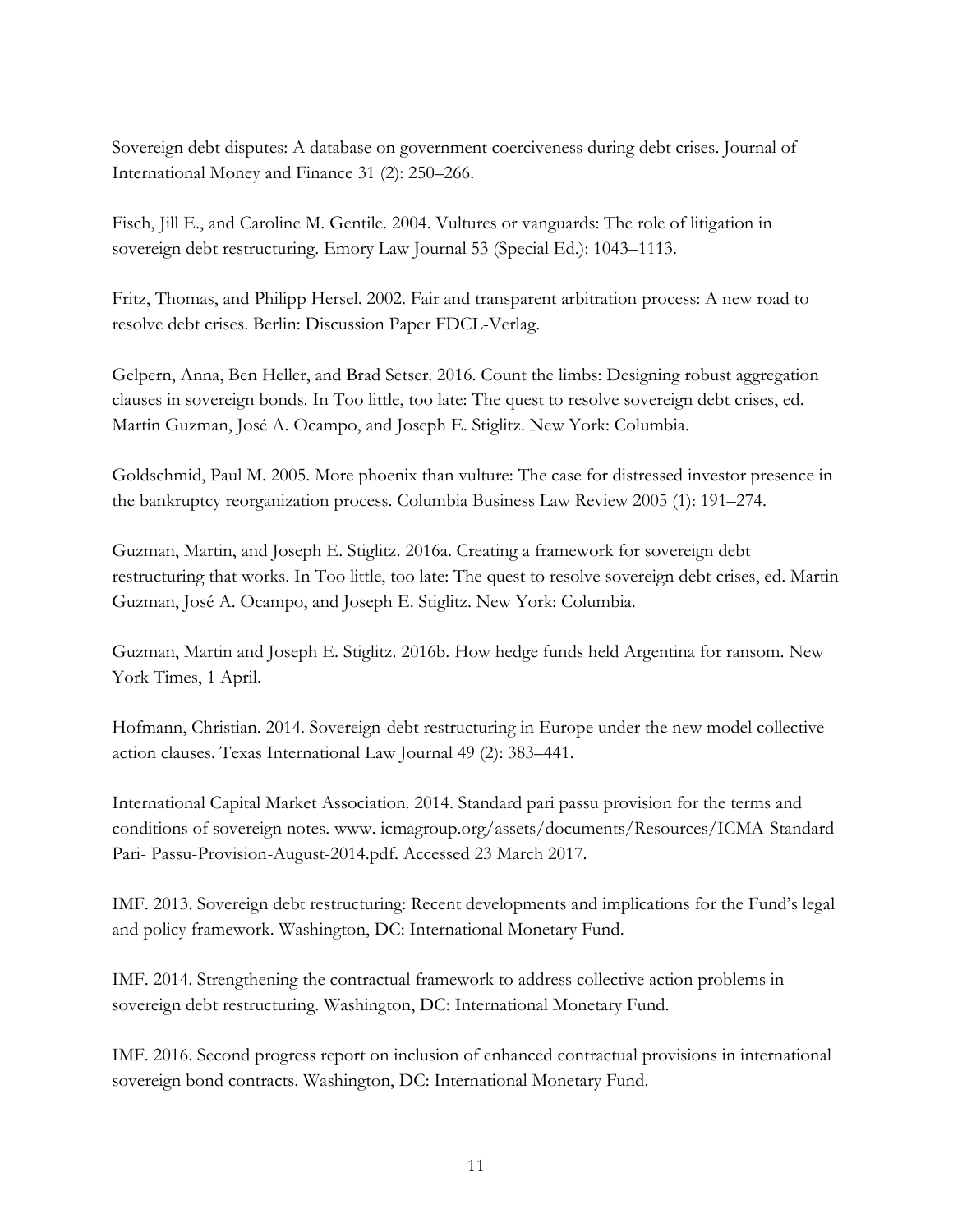Johnson, Eliana. 2014. Joseph Stiglitz's curious 'outside activities'. National Review, 16 May.

Kaiser, Jürgen. 2016. Making a legal framework for sovereign debt restructuring operational. In Too little, too late: The quest to resolve sovereign debt crises, ed. Martin Guzman, José A. Ocampo, and Joseph E. Stiglitz. New York: Columbia.

Mander, Benedict. 2014. Argentina reaches landmark deal with Paris Club creditors. Financial Times, 29 May.

Mander, Benedict. 2016. Argentina to pay Italian 'holdout' creditors. Financial Times, 2 February.

Makoff, Gregory and Robert Kahn. 2015. Sovereign bond contract reform: Implementing the new ICMA pari passu and collective action clauses. Waterloo: CIGI Paper No. 56, February.

Ocampo, José A. 2014. Implications of the U.S. Supreme Court ruling on Argentina. Financial Times, 23 June.

Ocampo, José A. 2016. A brief history of sovereign debt resolution and a proposal for a multilateral instrument. In Too little, too late: The quest to resolve sovereign debt crises, ed. Martin Guzman, José A. Ocampo, and Joseph E. Stiglitz. New York: Columbia.

Platt, Eric and Elaine Moore. 2016. How did Argentina pull off a \$16.5bn bond sale? Financial Times, 20 April.

Porzecanski, Arturo C. 2005. From rogue creditors to rogue debtors: Implications of Argentina's default. Chicago Journal of International Law 6 (1): 311–332.

Porzecanski, Arturo C. 2010. When bad things happen to good sovereign debt contracts: The case of Ecuador. Law & Contemporary Problems 73 (4): 251–271.

Porzecanski, Arturo C. 2016. The origins of Argentina's litigation and arbitration saga, 2002–2016. Fordham International Law Journal 40 (1): 41–77.

Raffer, Kunibert. 1990. Applying Chapter 9 insolvency to international debts: An economically efficient solution with a human face. World Development 18 (2): 301–313.

Taylor, John B. 2007. Global financial warriors: The untold story of international finance in the post-9/11 world. New York: W.W. Norton.